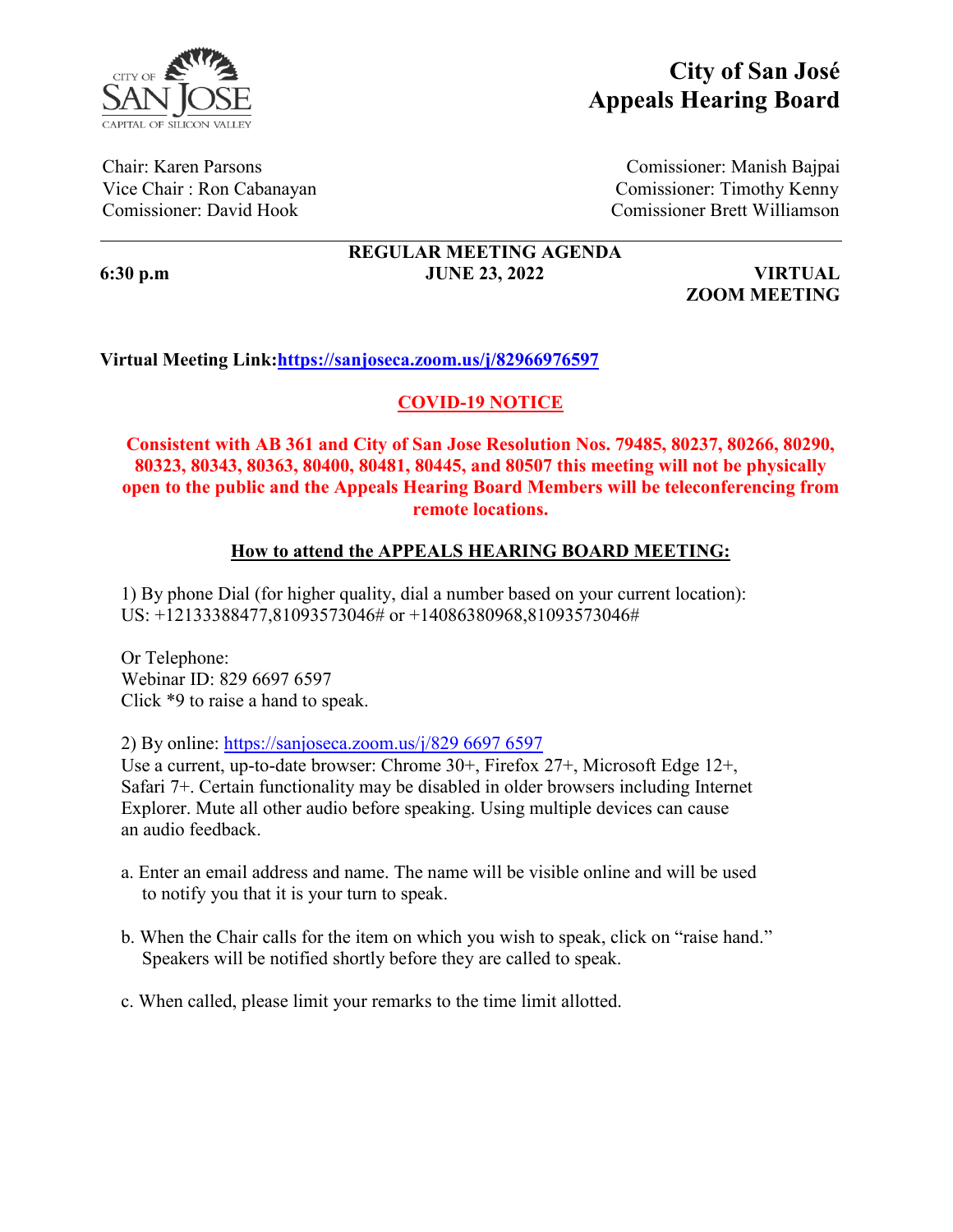## **1. CALL TO ORDER & ORDERS OF THE DAY**

# **2. OPENING REMARKS AND APPROVAL OF MINUTES a.** Recommendation: Approval of minutes for [June 9, 2022](https://www.sanjoseca.gov/home/showdocument?id=86943&t=637907233027049215)

## **3. REQUEST FOR DEFERRALS**

#### **4. CONSENT CALENDAR**

## **5. DEFERRED AND/OR CONTINUED ITEMS**

#### **6. PUBLIC HEARINGS**

## **a. [1028 WILSHAM DRIVE \(591-20-033\)– SUMMARY ABATEMENT](https://www.sanjoseca.gov/home/showdocument?id=86941&t=637907231767891421)  [CONDEMNATION](https://www.sanjoseca.gov/home/showdocument?id=86941&t=637907231767891421)**

(Manuel Duarte, Code Enforcement Inspector/ Elio Jimenez, Property Owner)

The Director of Planning, Building and Code Enforcement requests a hearing to review the notice of summary abatement to uphold the abatement actions taken on October 28, 2019 and November 5, 2019 by the City of San Jose to condemn the property and restrict it from occupancy due to lack of water service and invoice the property owner the costs of the abatement actions, including the total cost of the actions taken and any allowable inspection fees.

Recommendation: Affirm the summary abatement action on October 28, 2019 and November 5, 2019 as set forth in the Staff Report dated June 8, 2022.

## **7. REQUEST FOR EXCUSED ABSENCE**

#### **8. OTHER BUSINESS**

**9. PUBLIC COMMENT***(Members of the Public are invited to speak on any item that does not appear on today's Agenda and that is within the subject matter jurisdiction of the Board. Meeting attendees are usually given two (2) minutes to speak on any discussion item and/or during open forum; the time limit is in the discretion of the Chair of the meeting and may be limited when appropriate. Speakers using a translator will be given twice the time allotted to ensure non-English speakers receive the same opportunity to directly address the Board.*

#### **10. ADJOURNMENT**

The next meeting will be, July 14, 2022 at 6:30 p.m., location TBD.

**The [Code of Conduct](https://www.sanjoseca.gov/home/showpublisheddocument/12901/636670004966630000) is intended to promote open meetings that welcome debate of public policy issues being discussed by the City Council, their Committees, and City Boards and Commissions in an atmosphere of fairness, courtesy, and respect for differing points of view.**